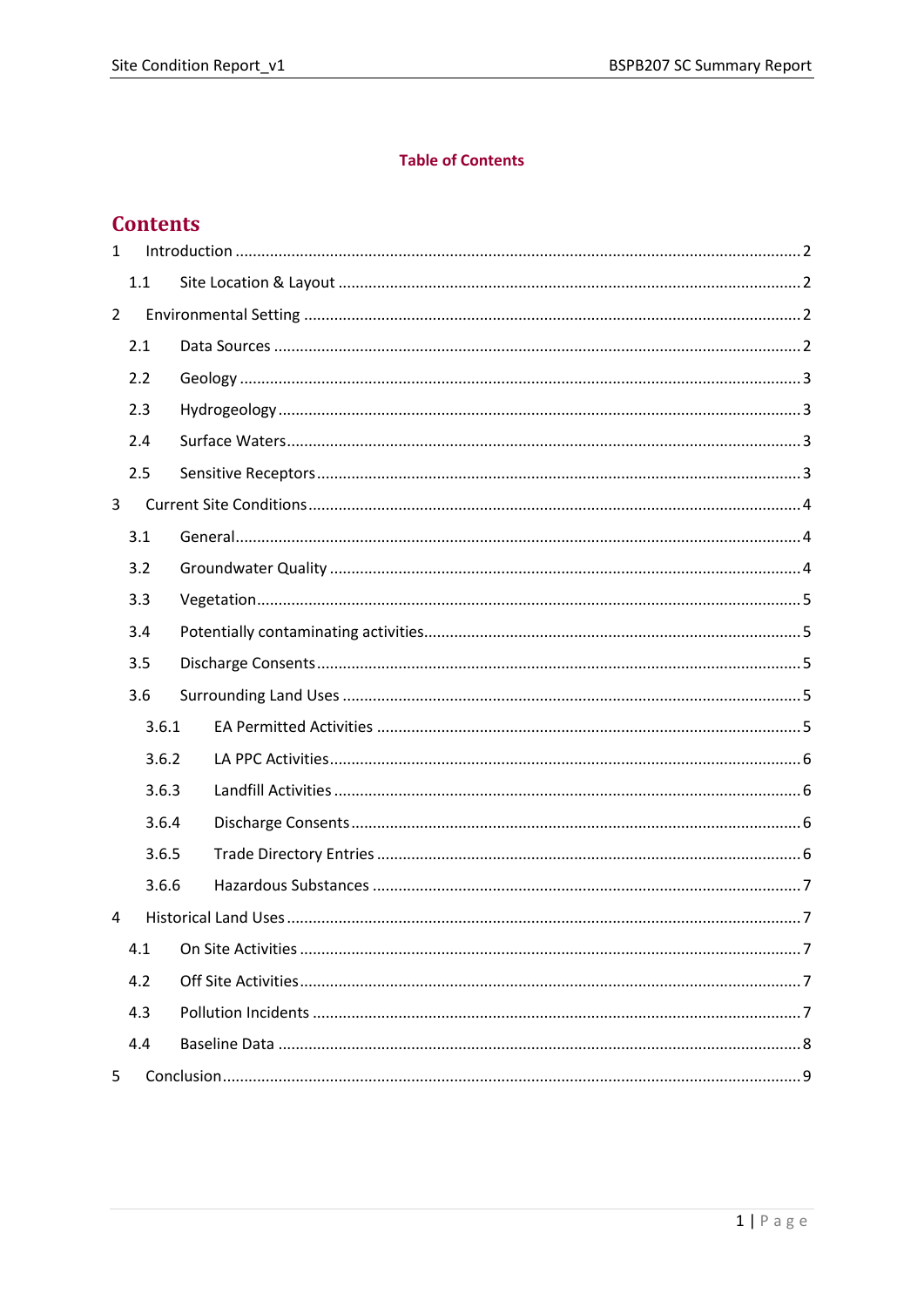# <span id="page-1-0"></span>**1 Introduction**

# <span id="page-1-1"></span>**1.1 Site Location & Layout**

Bakkavor Spalding is located at TF 2541 2393, off West Marsh Road. This is shown on document reference: BSPB205a Site Location Plan.

The site is bound to the north by road haulage companies Fowler Welch and Christian Salvesen plc, beyond which lies Tendafrost Frozen Foods Ltd. Immediately to the east of the site is West Marsh Road, beyond which lies the River Welland. To the east of the River Welland are residential properties and a few commercial units, including a garage/tyre business. Residential properties lie along the southern boundary of the site and to the southwest is a children's play area beyond which is a cemetery. The Cemetery Drain runs immediately adjacent to part of the western boundary, beyond which is a building belonging to Fowler Welch in the central western area. To the northwest on the other side of Cemetery Drain is an embankment, beyond which is Vernatt's Drain and an area of open land.

The site setting in relation to potentially sensitive receptors is shown on document reference: BSPB205d Site Setting.

The site itself covers an area of approximately 20 hectares; the built area is approximately one quarter of this. The site layout is can be found in document reference: BSPB205i Site Layout Plan.

# <span id="page-1-2"></span>**2 Environmental Setting**

## <span id="page-1-3"></span>**2.1 Data Sources**

The following sources of data have been used to generate this SCR:

- Landmark Envirocheck dated 7 June 2019. This includes:
	- o Datasheets
	- o Historical Ordnance Survey Plans
	- o Sensitivity Maps
	- o Groundwater Maps
	- Site reconnaissance series of site visits during March, April and May 2021
	- Magic.gov.uk for details on habitats sites
	- EA basic pre-application advice
	- Google earth imaging

A copy of the Landmark report, and maps are references as follows:

- BSPB206a EP\_EC\_A\_Datasheet
- BSPB206b\_EC\_A\_HistSlice10000
- BSPB206c EP\_EC\_A\_SiteSenSeg2500
- BBSPB206e EP\_EC\_A\_SiteSenSlice10000\_Soil\_GeochemistrySPB206d EP\_EC\_A\_SiteSenSlice10000
- BSPB206f EP\_EC\_A6\_HistSeg2500
- BSPB206g EP\_EC\_A7\_HistSeg2500
- BSPB206h EP\_EC\_A10\_HistSeg2500
- BSPB206i EP\_EC\_A11\_HistSeg2500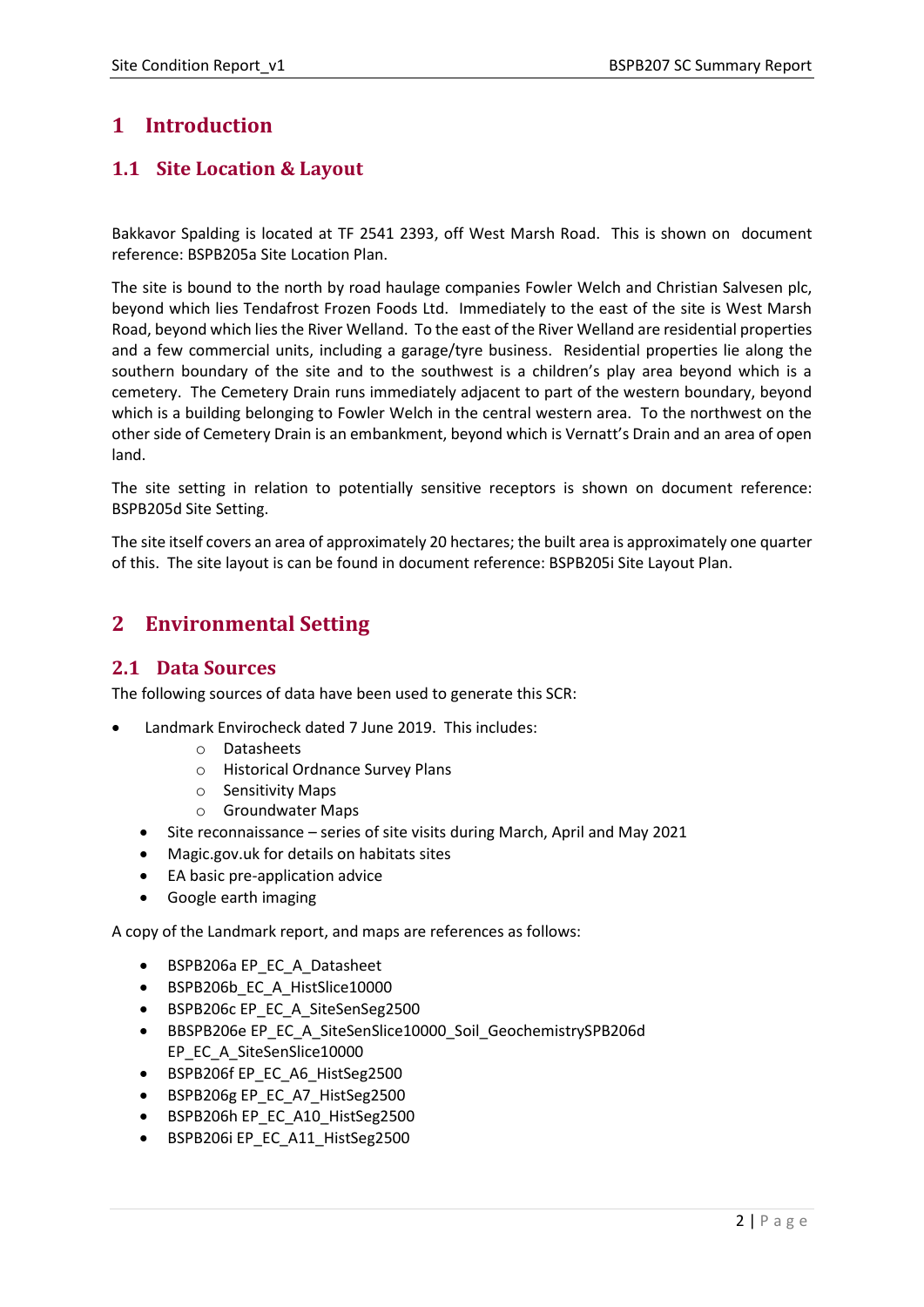## <span id="page-2-0"></span>**2.2 Geology**

The Landmark report cites the BGS 1:625,000 Solid Geology map and defines the geology below the site as being Kellaways Formation and Oxford Clay Formation. Both bedrock and superficial aquifers are designated as unproductive strata.

There is 1 historical recorded mineral site within 1000 m of the site as follows:

• Spalding Brick Works - Spalding 830 m to the west. This was an opencast mine used to obtain common clay and shale.

The potential attributed to the site for collapsible ground stability hazard is insignificant ('no hazard'), and the potential for compressible ground stability hazards is moderate. The site is in a lower probability radon area; no radon protective measures are required when constructing buildings in the area.

## <span id="page-2-1"></span>**2.3 Hydrogeology**

Both bedrock and superficial aquifers are designated as unproductive strata.

The site is not in a Groundwater Source Protection Zone (SPZ) 1, 2 or 3.

According to the Landmark report, the site has limited potential for groundwater flooding, however the surrounding area is designated as having the potential for groundwater flooding to occur at the surface.

There are no groundwater abstractions recorded within 1 km of the site.

## <span id="page-2-2"></span>**2.4 Surface Waters**

The River Welland runs parallel to the perimeter of the site, at approximately 10 m southeast of the site. It is described as having low flow rate, and designated as River Quality B (good) in year 2000. Subsequent monitoring of the River Welland (annually up to 2009) shows it varying between Grade A Very Good and Grade B Good. The latest result (2009) has it classified as Grade B.

The Cemetery Drain which runs immediately adjacent to part of the western boundary is identified as being Local Nature Wildlife Site (LWS).

According to the surface water flooding map (refer to document reference:BSPB206j Flood Map) the site lies within a flood zone 3, which represents potential flooding from rivers without defences, in this case the site is influenced by the fluvial flood plan of the River Welland. Bakkavor Spalding have not experienced any significant flooding on the site since they took it over in 2005.

Table 1 details the active surface water abstractions that are recorded within 1 km of the site.

| <b>Operator</b>          | <b>Location</b>       | <b>Permit</b><br><b>Start Date</b> | <b>Water use</b>                                           | Distance &<br><b>Direction</b> |
|--------------------------|-----------------------|------------------------------------|------------------------------------------------------------|--------------------------------|
| Spalding Energy Co Ltd   | <b>Vernatts Drain</b> | 02.02.2002                         | Production<br>оt<br>Non-<br>energy:<br>evaporative cooling | 81 m N                         |
| <b>British Sugar Plc</b> | <b>Vernatts Drain</b> | 01.01.1996                         | Food and drink: Non-<br>evaporative cooling                | 638 m NE                       |

#### **Table 1: Surface Water Abstractions**

## <span id="page-2-3"></span>**2.5 Sensitive Receptors**

There are no Ramsar, Special Protection Areas (SPAs), Special Areas of Conservation (SACs) or Special Sites of Scientific Interest (SSSIs) within the relevant search area (2 km). No Habitats Risk Assessment is therefore required.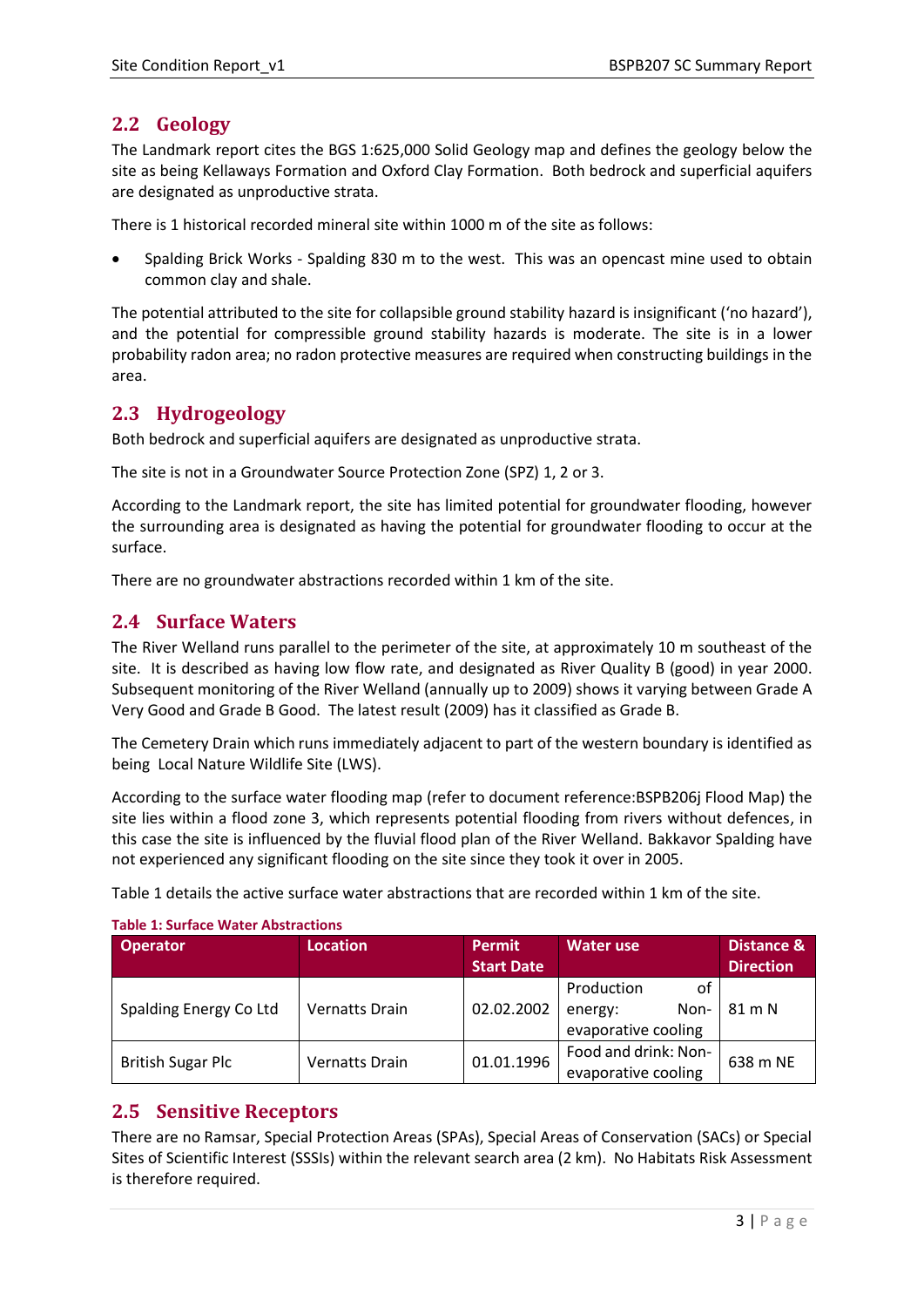The River Welland, at approximately 10 m to the southeast of the site, is designated as a nitrate vulnerable zone (NVZ) however the applicant site itself is not a designated NVZ. It is also designated as a Local Wildlife Site (LWS) by the Lincolnshire Environmental Records Centre (LERC).

Vernatts Drain is also described as a local nature reserve (LNR) and lies 42 m to the west of the site. It is a large area of approx. 1.6 hectares and is designated as an NVZ.

The following other nature conservation sites cited as being within 2 km of the site:

- Vernatts a 1.68 hectare Local Nature Reserve (LNR) designated by Natural England and owned/managed by South Holland District Council. This comprises a wildflower meadow which attracts insects and a wetland habitat area which includes reedbeds, marsh and a large pond. It provides a home for the water vole, reed warbles and insect life;
- Land north of Spalding Stations an LWS designated by LERC;
- Coronation channel an LWS designated by LERC which flows north from Crowland, through Spalding and out to the Wash. It serves to divert excess waters around Spalding as a flood prevention measure;
- Spalding Cemetery an LWS designated by LERC;
- Vernatt's Nature Reserve also an LWS designated by LERC (see above);
- Blue Gowt Drain on West Marsh Road an LWS designated by LERC;
- Pinchbeck Marsh an LWS designated by LERC; and
- Disused March Line located at Spalding Arnold's Meadow an LWS designated by LERC. This is a 2.6 hectare area comprises a hay meadow, a lake, several ponds and a bird hide. The meadow is partly flooded in the winter and records show 171 species of plants, 73 species of birds and 17 species of butterfly present. It is managed by the Lincolnshire Wildlife Trust.

The River Lamprey (within 500 m of the site) is used by protected species of European eel as a migratory route.

Also refer to documents:

- BSPB206a EP\_EC\_A\_Datasheet
- BSPB211 Habitat Screening Tool.

# <span id="page-3-0"></span>**3 Current Site Conditions**

#### <span id="page-3-1"></span>**3.1 General**

The existing site is in a general good state of repair. The open yard areas and access routes are constructed of bonded concrete hardstanding and are subject to planned maintenance for ongoing suitability. Where areas become damaged, these are identified via routine inspection and scheduled for repair on a risk and prioritisation basis.

At the time of the submission of the EP application, there are no signs of staining or significant damage to any parts of the impermeable hardstanding.

## <span id="page-3-2"></span>**3.2 Groundwater Quality**

Source protection zones (SPZs) are defined by the Environment Agency for groundwater sources used for public drinking water supply. There are 4 categories of SPZ: Zone I is known as an Inner Protection Zone, Zone II is an Outer Protection Zone, Zone III applies where the supply covers the total catchment of the borehole, and Zone IV is a Zone of Special Interest.

The site is not within any designated SPZ.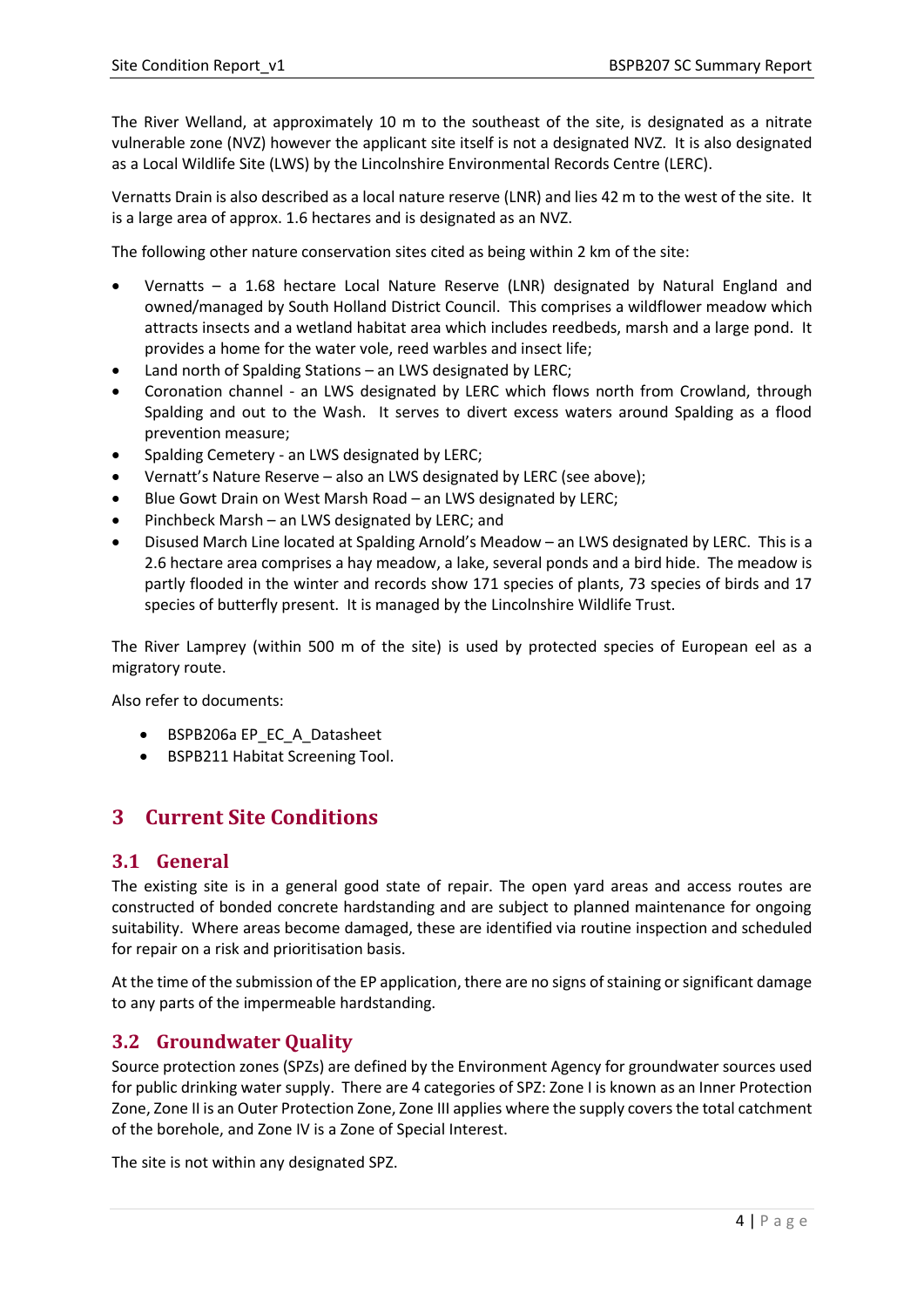## <span id="page-4-0"></span>**3.3 Vegetation**

Whilst the northern boundary of the site is bounded by industrial/commercial premises, the other boundaries are well vegetated. Beyond Marsh Road to the east lies the River Welland, the banks of which are grass. To the southern boundary, the gardens of the residential properties screen the site from view. To the western boundary, the site has a boundary which comprises a mix of well established trees and bushes, and open grassland. The vegetation is healthy and supports wildlife; there is no evidence of any impact from the site activities on local vegetation.

## <span id="page-4-1"></span>**3.4 Potentially contaminating activities**

Potentially contaminating activities are limited to the storage of chemicals and oils. Tanks and other infrastructure are subject to a programme of inspection and maintenance. Site audits are used to identify any areas of damage, and actions taken to remediate any issues.

Chemicals and oils are either double bunded or stored in a bund which is 110% of the total capacity of the largest container. There is also a chemicals and oils inventory which records all of the liquids and their quantities stored on site (refer to document reference: BSPB207c Inventory of Chemicals Stored at Bakkavor Spalding). A site map also identifies the location of where the chemicals and oils are stored on site (refer to document reference (BSPB205h Storage of Chemicals and Oils Location Map).

## <span id="page-4-2"></span>**3.5 Discharge Consents**

There is a discharge consent in place with Anglian Water (refer to document reference: BSPB204 AW Discharge Consent), which applies to the release of 'used water, having passed through a pretreatment plant, derived from the following:- i) clean in place and general cleaning from the manufacture of soup, sauces, salad, dips and dressings, ii) cleaning and rinsing of laboratory equipment and utensils, iii) cleaning and rinsing of R&D kitchen equipment and utensils, iv) boiler blowdown, v) softener backwash'.

The discharge is continuously monitored by Bakkavor, and by Anglian Water at point S1 shown on document reference: BSPB205g Site Drainage Plan – Effluent.

## <span id="page-4-3"></span>**3.6 Surrounding Land Uses**

Details of activities within 1 km of the site are provided below.

#### <span id="page-4-4"></span>**3.6.1 EA Permitted Activities**

A number of sites within 1 km are currently operated under an Environment Agency regulated IPPC permit. These are:

- Neerock Ltd Woodhead Brothers (Spalding), EPR/PP3436YR dated 4 September 2017. The facility is located 379 m north of the applicant site and is permitted to process animal and raw vegetable matter (including rendering), and to treat non-hazardous waste by physico-chemical treatment for disposal or recovery purposes.
- Tulip Ltd Fulney Lane Meat Processing Unit, EPR/UP3933EK dated 6 September 2013. The facility is located 784 m east of the application site and is permitted to slaughter animals, and process non-hazardous waste by physico-chemical treatment for disposal or recovery purposes.
- Spalding Energy Expansion Ltd EPR/KP3436YN dated 18 July 2018. The facility is located 861 m northeast of the applicant site and is permitted to operate a combustion plant over 50 MWt input.
- Greencore Food to Go Limited EPR/SP3936AK dated 12 April 2018. The facility is located 875 m north of the application site and is permitted to treat and process animal or vegetable raw materials and to treat non-hazardous waste by physico-chemical treatment for disposal or recovery purposes.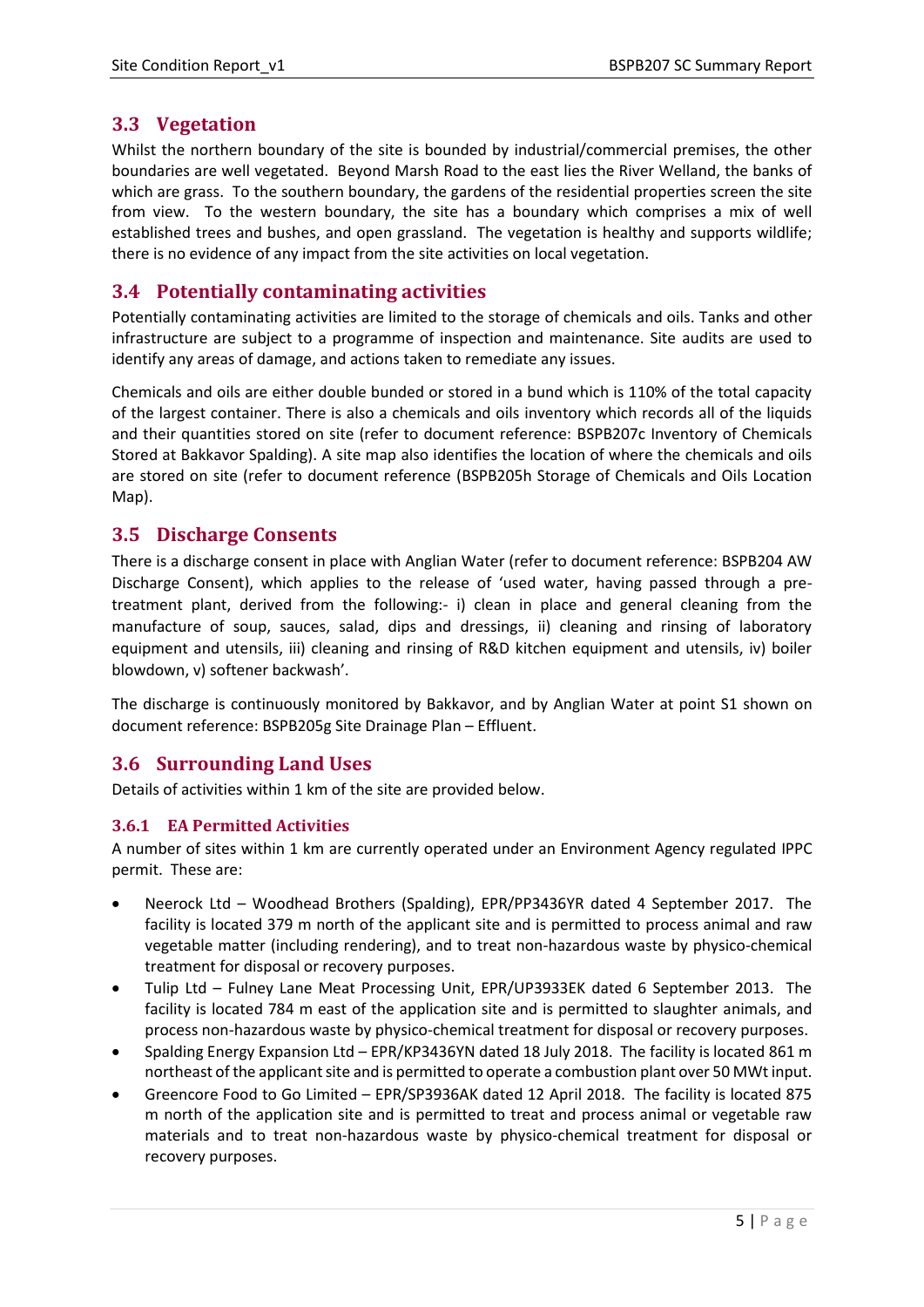• Spalding Energy Co Ltd – EPR/RP3538AL dated 1 January 2016. The facility is located 996 m northeast of the applicant site and is permitted to operate a combustion plant over 50 MWt input.

#### <span id="page-5-0"></span>**3.6.2 LA PPC Activities**

A number of LA PPC (Local Authority regulated) facilities are reported in the Landmark Envirocheck report; those that are currently active within 1 km of the site are presented in Table 2.

| <b>Operator</b>                        | <b>Permit No.</b> | <b>Permit issue</b><br>date | <b>Activity</b>                      | Distance &<br><b>Direction</b> |
|----------------------------------------|-------------------|-----------------------------|--------------------------------------|--------------------------------|
| A S Whitaker &<br>Sons                 | Not supplied      | Not supplied                | Respraying of road vehicles          | $121 \text{ m}$ N              |
| A S Whitaker &<br>Sons                 | Not supplied      | Not supplied                | Part B general coating process       | 309 m NW                       |
| Morrison<br>Supermarkets<br><b>Plc</b> | Not supplied      | Not supplied                | Petrol filling station               | 749 m N                        |
| Lincs Co-Op<br>Society                 | Not supplied      | Not supplied                | Petrol filling station               | 884 m E                        |
| U Haul                                 | Not supplied      | Not supplied                | Waste oil burners, <0.4 MWt<br>input | 891 m N                        |

#### **Table 2: LAPPC Facilities within 1 km**

### <span id="page-5-1"></span>**3.6.3 Landfill Activities**

There are no active landfill sites listed within 1 km of the site. There are a number of historical landfill sites in the area, and these are detailed in Section 4.3.

#### <span id="page-5-2"></span>**3.6.4 Discharge Consents**

A number of discharge consents are reported in the Landmark Envirocheck report; many are revoked or superseded consents that have been modified. The current consents within 1 km of the site are presented in Table 3.

| <b>Operator</b>                   | <b>Location</b>                                   | <b>Consent</b><br><b>Issue Date</b>         | <b>Discharge</b><br><b>Type</b>  | <b>Receiving</b><br><b>Water</b>     | <b>Distance &amp;</b><br><b>Direction</b> |
|-----------------------------------|---------------------------------------------------|---------------------------------------------|----------------------------------|--------------------------------------|-------------------------------------------|
| Salvesen<br>Logistics Limited     | West Marsh<br>Road, Spalding                      | Surface<br>14.11.1985<br>Fen Drain<br>water |                                  |                                      | 60 m NE                                   |
| Malet Azoulay<br>(UK) Limited     | Fowler Welch<br>No.2 warehouse<br>West Marsh Road | 31.05.2002                                  | Final/treated<br>effluent        | Tributary of<br>Cemetary<br>Drain    | 110 m W                                   |
| Ms Yvonne<br>Wells                | Domestic<br>property on<br>Holbeach Road          | 24.06.2003                                  | Final/treated<br>effluent        | Tributary of<br>The River<br>Welland | 375 m E                                   |
| <b>Spalding Energy</b><br>Co Ltd  | West Marsh Road                                   | 21.09.1989                                  | Surface<br>water                 | <b>River Welland</b>                 | 565 m NE                                  |
| Anglian Water<br>Services Limited | Albion Street,<br>Spalding                        | 09.06.1977                                  | Sewage $-$<br>pumping<br>station | <b>River Welland</b>                 | 608 m S                                   |
| Lloyd Loom of<br>Spalding Ltd     | Wardentree Lane<br>Pinchbeck                      | 17.11.1995                                  | Final/treated<br>effluent        | Unnamed<br>watercourse               | 965 m N                                   |

#### **Table 3: Discharge Consents within 1 km**

#### <span id="page-5-3"></span>**3.6.5 Trade Directory Entries**

The Landmark report lists all Trade Directory Entries. Those that are active, within 500 m of the site, and carry out potentially contaminative activities, are presented in Table 4.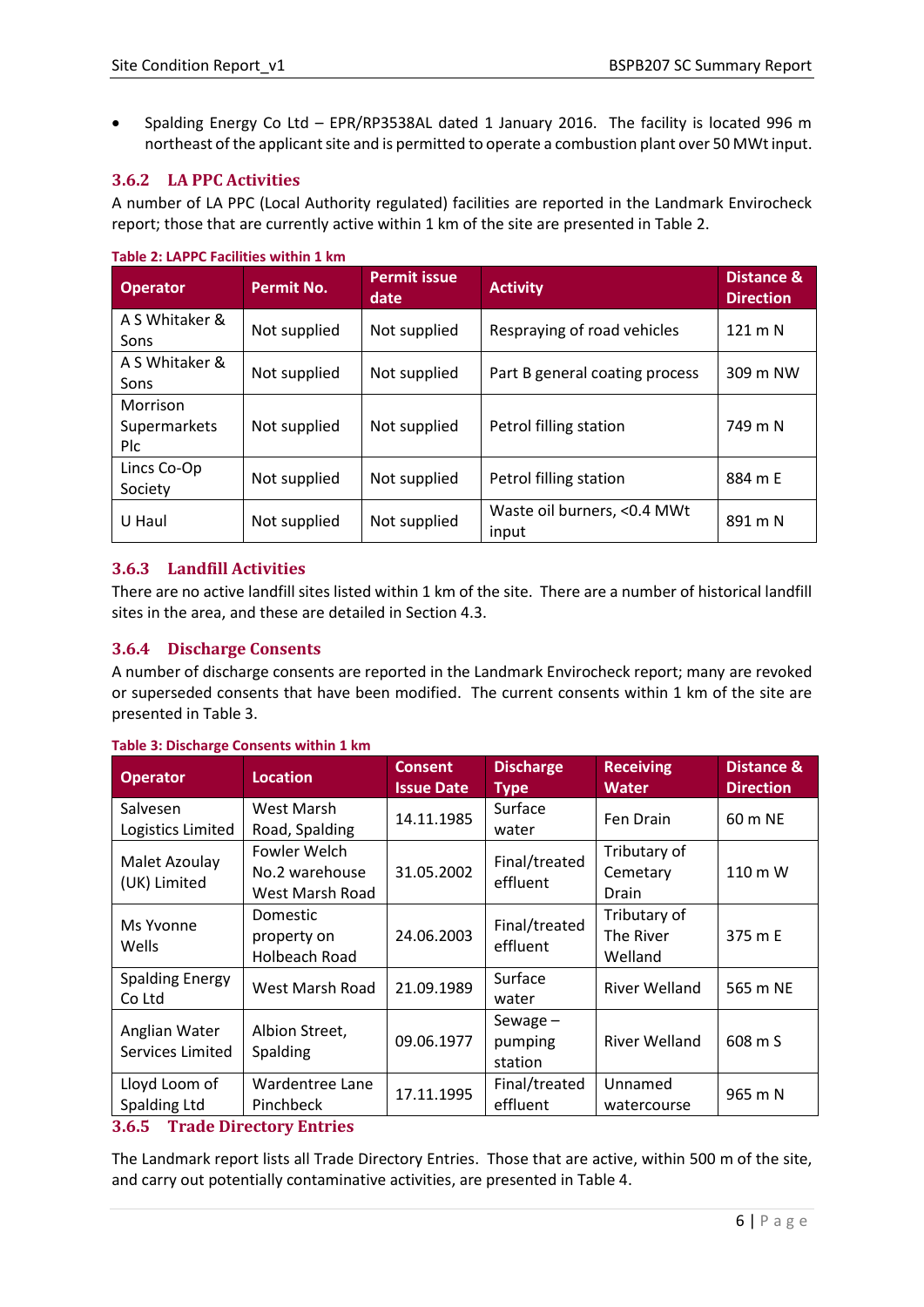#### **Table 4: Trade Activities within 500 m**

| <b>Name</b>                                      | <b>Activity</b>                                        | <b>Distance &amp;</b><br><b>Direction</b> |
|--------------------------------------------------|--------------------------------------------------------|-------------------------------------------|
| <b>Fowler Welch</b>                              | Road haulage services                                  | 32 m NE                                   |
| <b>Westons Farm Supplies Spalding</b><br>Limited | Agricultural merchants                                 | 54 m SE                                   |
| <b>Westons Garden Machinery</b>                  | Lawnmowers & garden machinery - sales<br>and servicing | 54 m SE                                   |
| Central Tyre Ltd                                 | <b>Tyre dealers</b>                                    | 89 m SE                                   |
| The Whitaker Group                               | Car body repairs                                       | 121 m N                                   |
| S A Moore Transport Ltd                          | Road haulage services                                  | 230 m NW                                  |
| K N Bunn Europe Ltd                              | Road haulage services                                  | 231 m NW                                  |
| <b>Commercial Road Garage</b>                    | Garage services                                        | 254 m S                                   |
| <b>CPT Distribution Ltd</b>                      | Road haulage services                                  | 349 m NW                                  |
| <b>Woodhead Brothers</b>                         | Meat product manufacturers and<br>wholesalers          | 357 m N                                   |
| Elsoms                                           | Agricultural merchants                                 | 370 m W                                   |
| Johnson Community Hospital                       | Hospital                                               | 415 m NW                                  |
| K & G Auto Gas                                   | Garage services                                        | 488 m N                                   |
| J & M Auto Services                              | MOT testing centre                                     | 437 m S                                   |
| <b>Edison Auto Centre</b>                        | MOT testing centre                                     | 439 m NW                                  |
| <b>SJM Auto Services</b>                         | MOT testing centre                                     | 497 m N                                   |
| Cars-Chris'S Auto Repairs Services<br>Ltd        | Garage services                                        | 492 m NW                                  |
| <b>Commercial Cladding Services Ltd</b>          | Cladding suppliers and installers                      | 496 m NW                                  |

#### <span id="page-6-0"></span>**3.6.6 Hazardous Substances**

The Landmark Envirocheck Report identified the following within 1 km of the site:

- 0 active COMAH (Control of Major Accident Hazards) sites; and
- 1 active planning hazardous substance consent:
	- o Operated by Pp & H Ltd and is located on Wardentree Lane, Pinchbeck, 911 m to the north. The consent allows the storage of up to 50 tonnes of liquified extremely flammable gas (including LPG) and natural gas (liquified or not)

No active explosive sites were identified, nor any active notifications of installations handling hazardous substances (NIHHS), nor active planning hazardous substance enforcements.

# <span id="page-6-1"></span>**4 Historical Land Uses**

## <span id="page-6-2"></span>**4.1 On Site Activities**

The site has been used as farming, gardens and allotments from 1887 to 1971. From 1972 the site has operated a food factory which has varied in type and capacity over the years.

# <span id="page-6-3"></span>**4.2 Off Site Activities**

Historically there have been 11 11 recorded landfill sites within 1 km of Bakkavor Spalding's Site.

## <span id="page-6-4"></span>**4.3 Pollution Incidents**

A number of pollution incidents are reported and all relate to pollution to controlled waters. Document reference: BSPB206a EP\_EC\_A\_Datasheet pages 13 – 19 list all pollution incidents within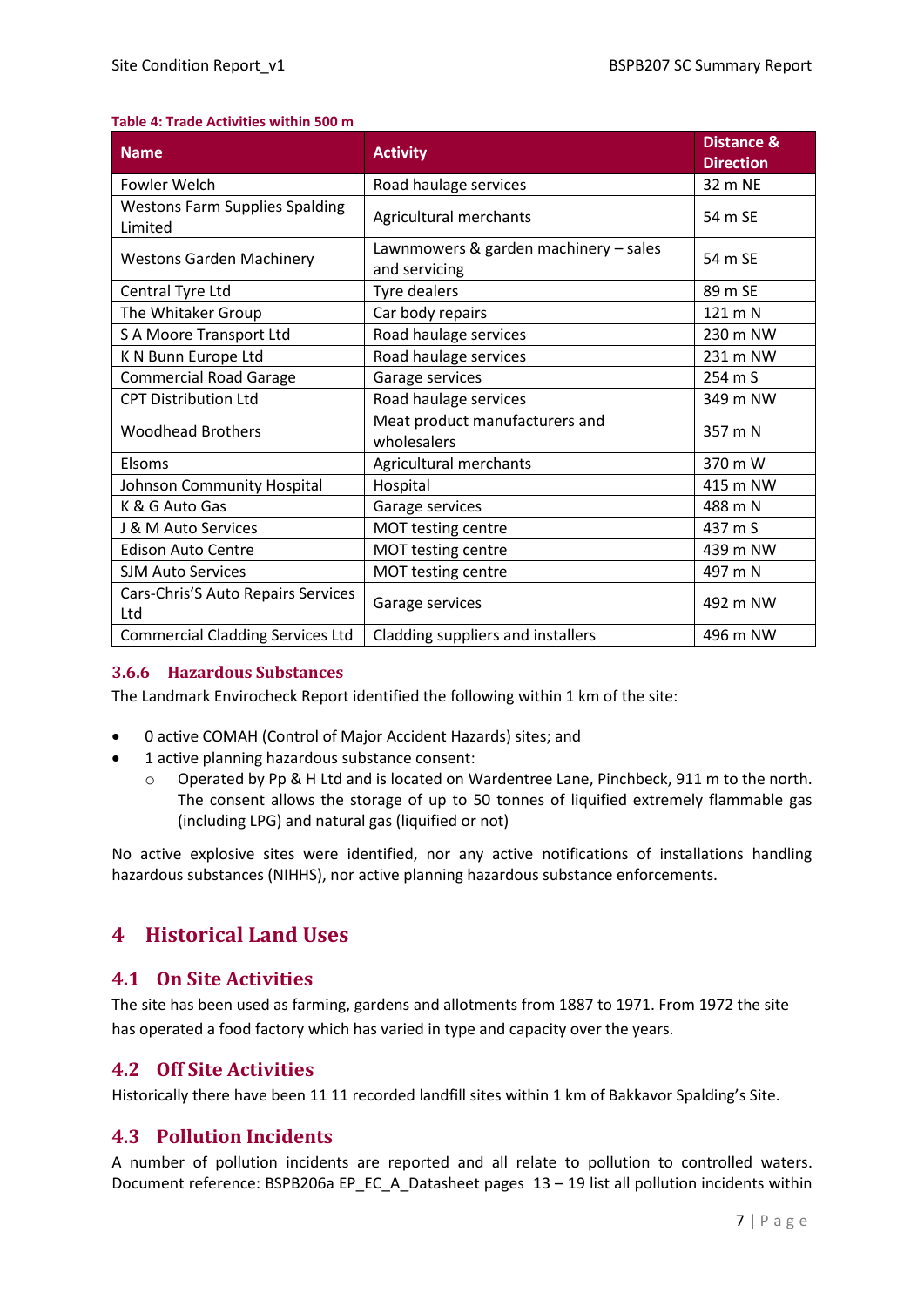1km. The most recent recorded (unsubstantiated) pollution incident within 1 km of the site (including the site) was over 20 years ago, in December 1998.

Those pollution incidents that have been substantiated within 1 km of the site are presented in Table 5.

| <b>Table 5: Substantiated Pollution Incidents</b> |  |  |
|---------------------------------------------------|--|--|
|---------------------------------------------------|--|--|

| Pollutant                          | <b>Incident Date &amp; Category</b>          | Distance &<br><b>Direction</b> |
|------------------------------------|----------------------------------------------|--------------------------------|
| Oils - unknown; and                | 28 June 2002                                 |                                |
| General biodegradable -            | Category 2 Significant impact to water       | $11 \text{ m}$ W               |
| blood and offal                    | No impact to air or land                     |                                |
|                                    | 19 August 2002                               |                                |
| Ammonia / amine odour              | Category 2 Significant impact to air         | 139 m NE                       |
|                                    | No impact to water or land                   |                                |
| Atmospherics pollutant or          | 29 January 2009                              |                                |
| effect - other                     | Category 2 Significant impact to air         | 450 m N                        |
|                                    | No impact to water or land                   |                                |
| Atmospherics pollutant or          | 12 January 2009                              |                                |
| effect - other                     | Category 2 Significant impact to air         | 467 m N                        |
|                                    | No impact to water or land                   |                                |
| General biodegradable              | 28 April 2003                                |                                |
| materials and wastes -             | Category 2 Significant impact to water       | 595 m NW                       |
| vegetable cuttings and<br>deposits | No impact to air or land                     |                                |
|                                    | 17 April 2002                                |                                |
| Agricultural materials and         | Category 2 Significant impact to water       | 607 m NW                       |
| wastes $-$ other                   | Category 3 Minor impact to both air and land |                                |
|                                    | 9 January 2009                               |                                |
| Contaminated water;                | Category 2 Significant impact to water       | 750 m NW                       |
| Waste material - other             | No impact to air or land                     |                                |

## <span id="page-7-0"></span>**4.4 Baseline Data**

For the purposes of the original PPC Permit application in 2005, a First Phase 1A site Baseline site investigation was carried out by Golder Associates in 2005 (refer to document reference: BSPB207a Golders First Phase Baseline Reporting). Section 7 of that report included a scope for an intrusive investigation to characterise substances that posed a reasonable likelihood of pollution. The investigation identified no areas of concern and was approved by the EA as part of the original application.

Swan Environmental Services Limited (SES) undertook a Generic Quantitative Baseline Site Assessment and Investigation in April 2021 (refer to document: BSPB207b Bakkavor Spalding Baseline Site Assessment\_11.05.21\_v1.0). The overall aim of the Environmental Assessment process was to carry out a ground investigation in order to provide baseline ground conditions for the environmental permit application that is being made. This baseline report was also used to compare the results from the Golder findings in 2005. 30No. soil samples were taken from selected borehole locations and depths in order to test for chemical contaminants to determine any risks to human health, targeting adjacent processes where possible. There was no visual or olfactory evidence of contamination observed during the excavation of the exploratory holes. A slight odour was noted in WS105 within shallow soils adjacent to an Above Ground Storage Tanks, however no exceedances were noted upon analysis. A direct screen of the chemical concentrations was been completed